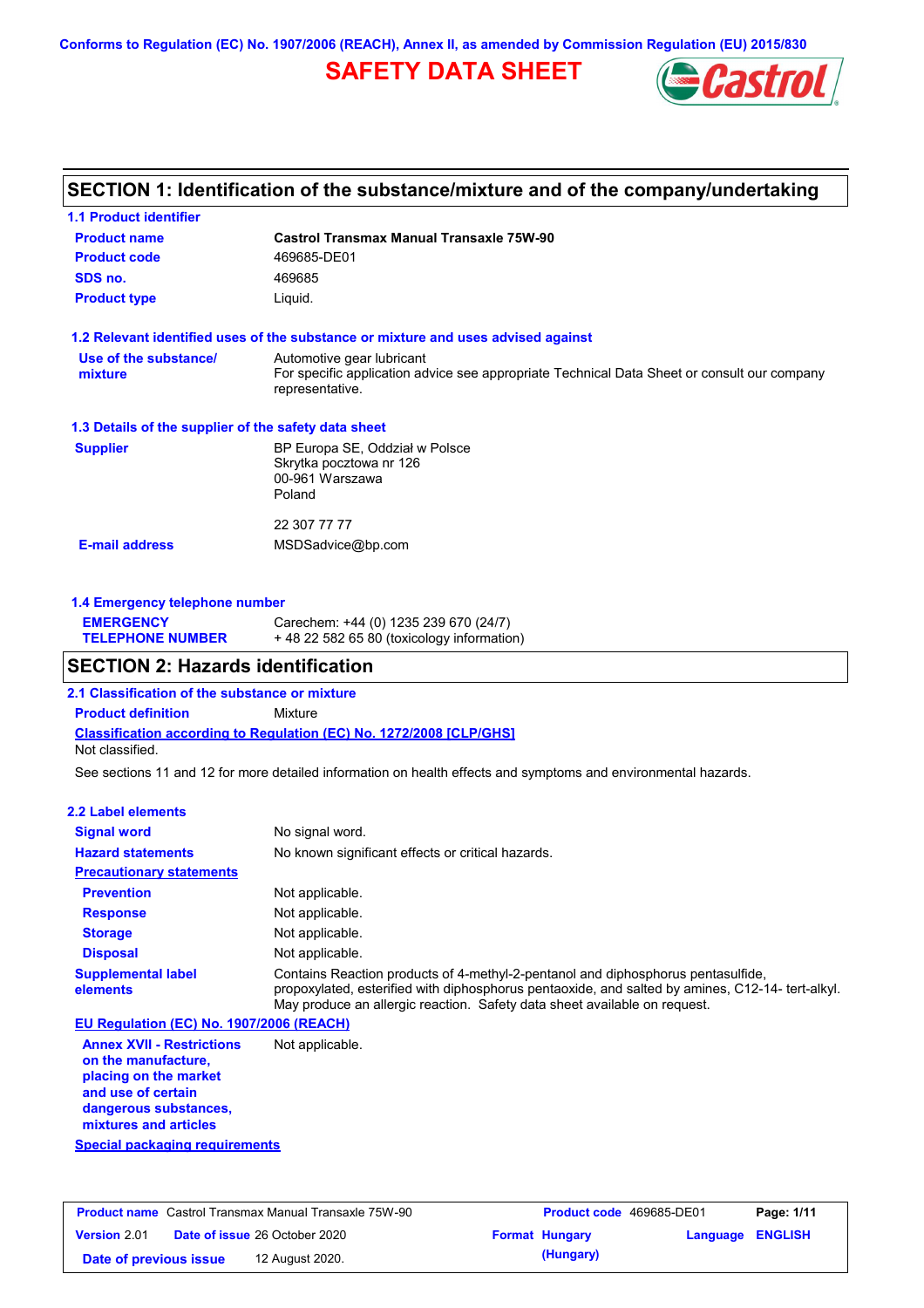# **SECTION 2: Hazards identification**

| <b>Containers to be fitted</b><br>with child-resistant<br>fastenings                                                     | Not applicable.                                                                                               |
|--------------------------------------------------------------------------------------------------------------------------|---------------------------------------------------------------------------------------------------------------|
| <b>Tactile warning of danger</b>                                                                                         | Not applicable.                                                                                               |
| 2.3 Other hazards                                                                                                        |                                                                                                               |
| <b>Results of PBT and vPvB</b><br>assessment                                                                             | Product does not meet the criteria for PBT or vPvB according to Regulation (EC) No. 1907/2006,<br>Annex XIII. |
| <b>Product meets the criteria</b><br>for PBT or vPvB according<br>to Regulation (EC) No.<br><b>1907/2006, Annex XIII</b> | This mixture does not contain any substances that are assessed to be a PBT or a vPvB.                         |
| Other hazards which do<br>not result in classification                                                                   | Defatting to the skin.                                                                                        |

## **SECTION 3: Composition/information on ingredients**

#### **3.2 Mixtures**

Mixture **Product definition**

Synthetic base stock. Proprietary performance additives.

| <b>Product/ingredient</b><br>name                             | <b>Identifiers</b>                                                                   | $\%$      | <b>Regulation (EC) No.</b><br>1272/2008 [CLP] | <b>Type</b> |
|---------------------------------------------------------------|--------------------------------------------------------------------------------------|-----------|-----------------------------------------------|-------------|
| 1-Decene, homopolymer,<br>hydrogenated                        | REACH #: 01-2119486452-34<br>EC: 500-183-1<br>CAS: 68037-01-4                        | ≥25 - ≤50 | Asp. Tox. 1, H304                             | $[1]$       |
| Dec-1-ene, trimers, hydrogenated                              | REACH #: 01-2119493949-12<br>EC: 500-393-3<br>CAS: 157707-86-3                       | 225 - ≤50 | Asp. Tox. 1, H304                             | $[1]$       |
| Distillates (petroleum), solvent-<br>dewaxed heavy paraffinic | REACH #: 01-2119471299-27<br>EC: 265-169-7<br>CAS: 64742-65-0<br>Index: 649-474-00-6 | ≤10       | Asp. Tox. 1, H304                             | [1] [2]     |

**See Section 16 for the full text of the H statements declared above.**

**Type** 

[1] Substance classified with a health or environmental hazard

[2] Substance with a workplace exposure limit

[3] Substance meets the criteria for PBT according to Regulation (EC) No. 1907/2006, Annex XIII

[4] Substance meets the criteria for vPvB according to Regulation (EC) No. 1907/2006, Annex XIII

[5] Substance of equivalent concern

[6] Additional disclosure due to company policy

Occupational exposure limits, if available, are listed in Section 8.

### **SECTION 4: First aid measures**

### **4.1 Description of first aid measures**

| Eye contact                       | In case of contact, immediately flush eyes with plenty of water for at least 15 minutes. Eyelids<br>should be held away from the eyeball to ensure thorough rinsing. Check for and remove any<br>contact lenses. Get medical attention. |
|-----------------------------------|-----------------------------------------------------------------------------------------------------------------------------------------------------------------------------------------------------------------------------------------|
| <b>Skin contact</b>               | Wash skin thoroughly with soap and water or use recognised skin cleanser. Remove<br>contaminated clothing and shoes. Wash clothing before reuse. Clean shoes thoroughly before<br>reuse. Get medical attention if irritation develops.  |
| <b>Inhalation</b>                 | If inhaled, remove to fresh air. Get medical attention if symptoms occur.                                                                                                                                                               |
| <b>Ingestion</b>                  | Do not induce vomiting unless directed to do so by medical personnel. Get medical attention if<br>symptoms occur.                                                                                                                       |
| <b>Protection of first-aiders</b> | No action shall be taken involving any personal risk or without suitable training.                                                                                                                                                      |

### **4.2 Most important symptoms and effects, both acute and delayed**

See Section 11 for more detailed information on health effects and symptoms.

### **Potential acute health effects**

| <b>Inhalation</b>      | Vapour inhalation under ambient conditions is not normally a problem due to low vapour<br>pressure. |  |                          |                         |            |  |
|------------------------|-----------------------------------------------------------------------------------------------------|--|--------------------------|-------------------------|------------|--|
|                        | <b>Product name</b> Castrol Transmax Manual Transaxle 75W-90                                        |  | Product code 469685-DE01 |                         | Page: 2/11 |  |
| <b>Version 2.01</b>    | <b>Date of issue 26 October 2020</b>                                                                |  | <b>Format Hungary</b>    | <b>Language ENGLISH</b> |            |  |
| Date of previous issue | 12 August 2020.                                                                                     |  | (Hungary)                |                         |            |  |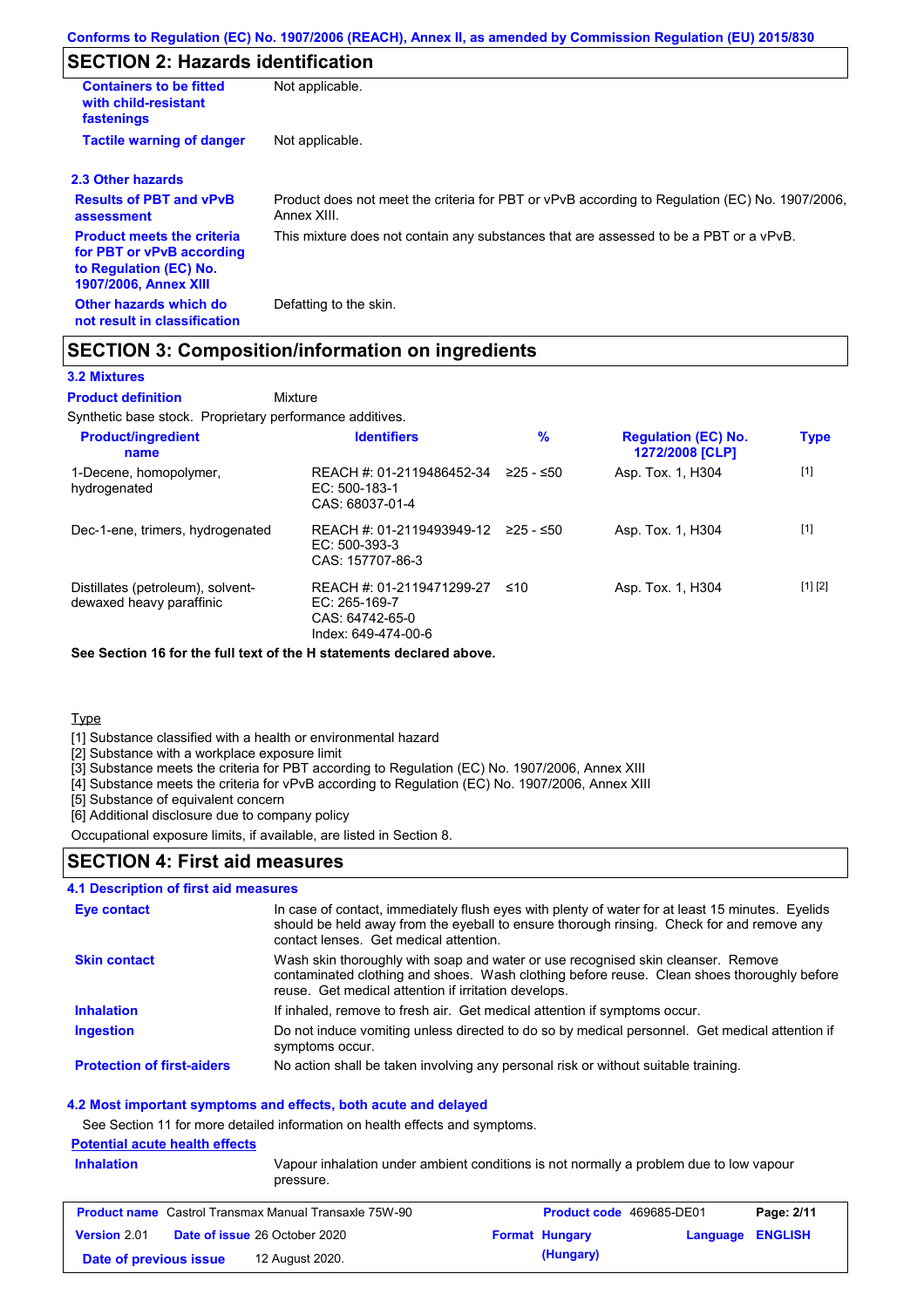## **Conforms to Regulation (EC) No. 1907/2006 (REACH), Annex II, as amended by Commission Regulation (EU) 2015/830**

# **SECTION 4: First aid measures**

| <b>Ingestion</b>    | No known significant effects or critical hazards.                                                                 |
|---------------------|-------------------------------------------------------------------------------------------------------------------|
| <b>Skin contact</b> | Defatting to the skin. May cause skin dryness and irritation.                                                     |
| Eye contact         | No known significant effects or critical hazards.                                                                 |
|                     | Delayed and immediate effects as well as chronic effects from short and long-term exposure                        |
| <b>Inhalation</b>   | Overexposure to the inhalation of airborne droplets or aerosols may cause irritation of the<br>respiratory tract. |
| <b>Ingestion</b>    | Ingestion of large quantities may cause nausea and diarrhoea.                                                     |
| <b>Skin contact</b> | Prolonged or repeated contact can defat the skin and lead to irritation and/or dermatitis.                        |
| <b>Eye contact</b>  | Potential risk of transient stinging or redness if accidental eye contact occurs.                                 |
|                     |                                                                                                                   |

### **4.3 Indication of any immediate medical attention and special treatment needed**

| <b>Notes to physician</b>                                 | Treatment should in general be symptomatic and directed to relieving any effects.                                                                                                                                                                                                                                                                                 |  |  |  |
|-----------------------------------------------------------|-------------------------------------------------------------------------------------------------------------------------------------------------------------------------------------------------------------------------------------------------------------------------------------------------------------------------------------------------------------------|--|--|--|
| <b>SECTION 5: Firefighting measures</b>                   |                                                                                                                                                                                                                                                                                                                                                                   |  |  |  |
| 5.1 Extinguishing media                                   |                                                                                                                                                                                                                                                                                                                                                                   |  |  |  |
| <b>Suitable extinguishing</b><br>media                    | In case of fire, use foam, dry chemical or carbon dioxide extinguisher or spray.                                                                                                                                                                                                                                                                                  |  |  |  |
| <b>Unsuitable extinguishing</b><br>media                  | Do not use water jet. The use of a water jet may cause the fire to spread by splashing the<br>burning product.                                                                                                                                                                                                                                                    |  |  |  |
| 5.2 Special hazards arising from the substance or mixture |                                                                                                                                                                                                                                                                                                                                                                   |  |  |  |
| <b>Hazards from the</b><br>substance or mixture           | In a fire or if heated, a pressure increase will occur and the container may burst.                                                                                                                                                                                                                                                                               |  |  |  |
| <b>Hazardous combustion</b>                               | Combustion products may include the following:                                                                                                                                                                                                                                                                                                                    |  |  |  |
| products                                                  | carbon oxides (CO, CO <sub>2</sub> ) (carbon monoxide, carbon dioxide)                                                                                                                                                                                                                                                                                            |  |  |  |
| 5.3 Advice for firefighters                               |                                                                                                                                                                                                                                                                                                                                                                   |  |  |  |
| <b>Special precautions for</b><br>fire-fighters           | No action shall be taken involving any personal risk or without suitable training. Promptly<br>isolate the scene by removing all persons from the vicinity of the incident if there is a fire.                                                                                                                                                                    |  |  |  |
| <b>Special protective</b><br>equipment for fire-fighters  | Fire-fighters should wear appropriate protective equipment and self-contained breathing<br>apparatus (SCBA) with a full face-piece operated in positive pressure mode. Clothing for fire-<br>fighters (including helmets, protective boots and gloves) conforming to European standard EN<br>469 will provide a basic level of protection for chemical incidents. |  |  |  |

# **SECTION 6: Accidental release measures**

|                                                          | 6.1 Personal precautions, protective equipment and emergency procedures                                                                                                                                                                                                                                                                                                                        |
|----------------------------------------------------------|------------------------------------------------------------------------------------------------------------------------------------------------------------------------------------------------------------------------------------------------------------------------------------------------------------------------------------------------------------------------------------------------|
| For non-emergency<br>personnel                           | No action shall be taken involving any personal risk or without suitable training. Evacuate<br>surrounding areas. Keep unnecessary and unprotected personnel from entering. Do not touch<br>or walk through spilt material. Floors may be slippery; use care to avoid falling. Put on<br>appropriate personal protective equipment.                                                            |
| For emergency responders                                 | If specialised clothing is required to deal with the spillage, take note of any information in<br>Section 8 on suitable and unsuitable materials. See also the information in "For non-<br>emergency personnel".                                                                                                                                                                               |
| <b>6.2 Environmental</b><br><b>precautions</b>           | Avoid dispersal of spilt material and runoff and contact with soil, waterways, drains and sewers.<br>Inform the relevant authorities if the product has caused environmental pollution (sewers,<br>waterways, soil or air).                                                                                                                                                                    |
| 6.3 Methods and material for containment and cleaning up |                                                                                                                                                                                                                                                                                                                                                                                                |
| <b>Small spill</b>                                       | Stop leak if without risk. Move containers from spill area. Absorb with an inert material and<br>place in an appropriate waste disposal container. Dispose of via a licensed waste disposal<br>contractor.                                                                                                                                                                                     |
| <b>Large spill</b>                                       | Stop leak if without risk. Move containers from spill area. Prevent entry into sewers, water<br>courses, basements or confined areas. Contain and collect spillage with non-combustible,<br>absorbent material e.g. sand, earth, vermiculite or diatomaceous earth and place in container<br>for disposal according to local regulations. Dispose of via a licensed waste disposal contractor. |

| <b>Product name</b> Castrol Transmax Manual Transaxle 75W-90 |  |                                      | <b>Product code</b> 469685-DE01 | Page: 3/11            |                         |  |
|--------------------------------------------------------------|--|--------------------------------------|---------------------------------|-----------------------|-------------------------|--|
| <b>Version 2.01</b>                                          |  | <b>Date of issue 26 October 2020</b> |                                 | <b>Format Hungary</b> | <b>Language ENGLISH</b> |  |
| Date of previous issue                                       |  | 12 August 2020.                      |                                 | (Hungary)             |                         |  |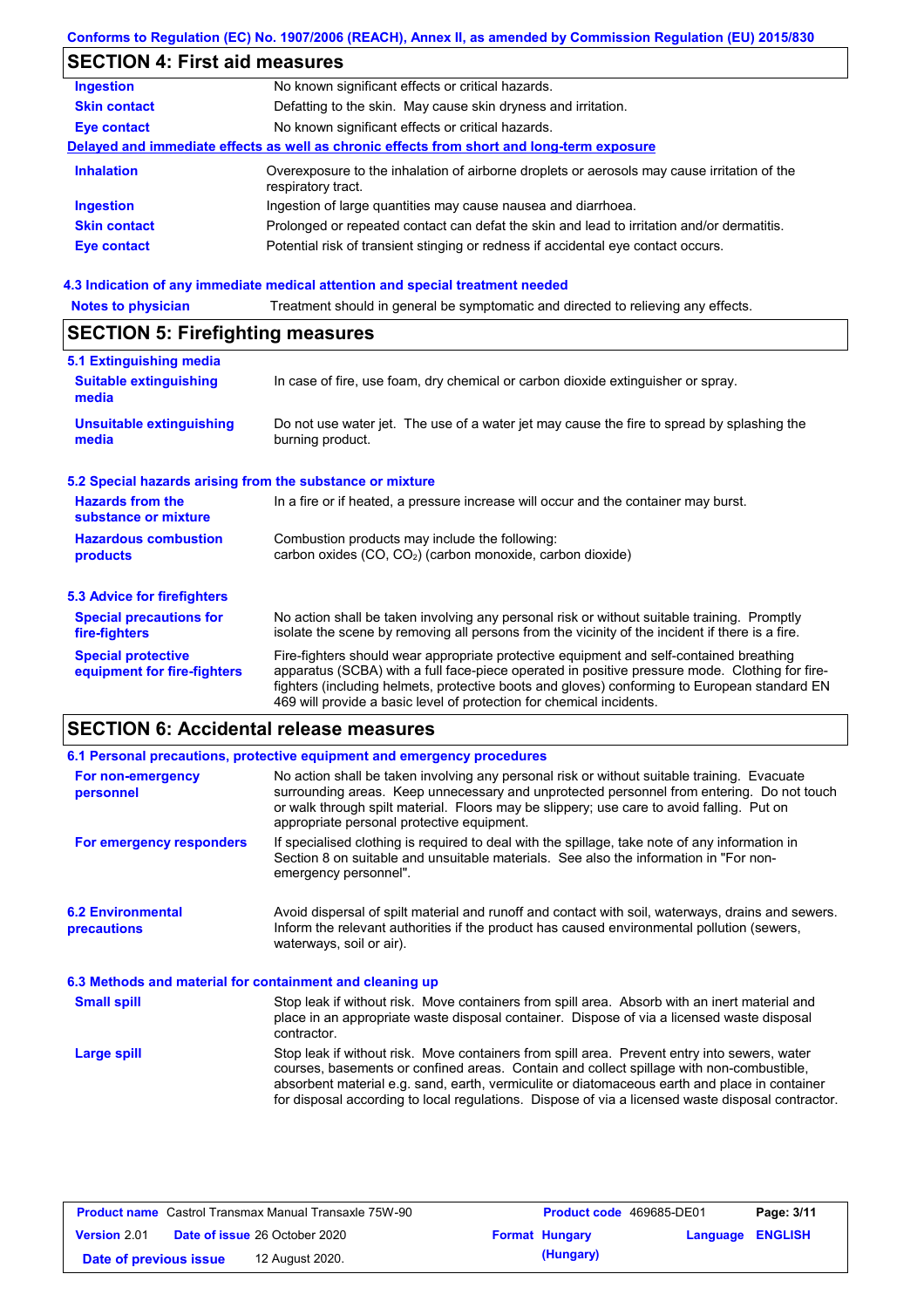### **SECTION 6: Accidental release measures**

| 6.4 Reference to other | See Section 1 for emergency contact information.                            |
|------------------------|-----------------------------------------------------------------------------|
| sections               | See Section 5 for firefighting measures.                                    |
|                        | See Section 8 for information on appropriate personal protective equipment. |
|                        | See Section 12 for environmental precautions.                               |
|                        | See Section 13 for additional waste treatment information.                  |
|                        |                                                                             |

## **SECTION 7: Handling and storage**

| 7.1 Precautions for safe handling                                                    |                                                         |                                                                                                                                                                                                                                                                                                                                                                                                                                                                                          |
|--------------------------------------------------------------------------------------|---------------------------------------------------------|------------------------------------------------------------------------------------------------------------------------------------------------------------------------------------------------------------------------------------------------------------------------------------------------------------------------------------------------------------------------------------------------------------------------------------------------------------------------------------------|
| <b>Protective measures</b>                                                           | Put on appropriate personal protective equipment.       |                                                                                                                                                                                                                                                                                                                                                                                                                                                                                          |
| <b>Advice on general</b><br>occupational hygiene                                     | information on hygiene measures.                        | Eating, drinking and smoking should be prohibited in areas where this material is handled,<br>stored and processed. Wash thoroughly after handling. Remove contaminated clothing and<br>protective equipment before entering eating areas. See also Section 8 for additional                                                                                                                                                                                                             |
| <b>7.2 Conditions for safe</b><br>storage, including any<br><i>incompatibilities</i> |                                                         | Store in accordance with local regulations. Store in a dry, cool and well-ventilated area, away<br>from incompatible materials (see Section 10). Keep away from heat and direct sunlight. Keep<br>container tightly closed and sealed until ready for use. Containers that have been opened must<br>be carefully resealed and kept upright to prevent leakage. Store and use only in equipment/<br>containers designed for use with this product. Do not store in unlabelled containers. |
| <b>Not suitable</b>                                                                  | Prolonged exposure to elevated temperature.             |                                                                                                                                                                                                                                                                                                                                                                                                                                                                                          |
| 7.3 Specific end use(s)                                                              |                                                         |                                                                                                                                                                                                                                                                                                                                                                                                                                                                                          |
| <b>Recommendations</b>                                                               |                                                         | See section 1.2 and Exposure scenarios in annex, if applicable.                                                                                                                                                                                                                                                                                                                                                                                                                          |
|                                                                                      | <b>SECTION 8: Exposure controls/personal protection</b> |                                                                                                                                                                                                                                                                                                                                                                                                                                                                                          |
| <b>8.1 Control parameters</b>                                                        |                                                         |                                                                                                                                                                                                                                                                                                                                                                                                                                                                                          |
| <b>Occupational exposure limits</b>                                                  |                                                         |                                                                                                                                                                                                                                                                                                                                                                                                                                                                                          |
| <b>Product/ingredient name</b>                                                       |                                                         | <b>Exposure limit values</b>                                                                                                                                                                                                                                                                                                                                                                                                                                                             |

| Distillates (petroleum), solvent-dewaxed heavy<br>paraffinic | 25/2000. (IX.30) Ministry of Health and Ministry of Social and Family<br>Affairs Joint Decree (Hungary).<br>CEIL: 5 mg/m <sup>3</sup> Issued/Revised: 1/2002 Form: Mist |
|--------------------------------------------------------------|-------------------------------------------------------------------------------------------------------------------------------------------------------------------------|
|                                                              |                                                                                                                                                                         |

Whilst specific OELs for certain components may be shown in this section, other components may be present in any mist, vapour or dust produced. Therefore, the specific OELs may not be applicable to the product as a whole and are provided for guidance only.

**Recommended monitoring**  If this product contains ingredients with exposure limits, personal, workplace atmosphere or biological monitoring may be required to determine the effectiveness of the ventilation or other control measures and/or the necessity to use respiratory protective equipment. Reference should be made to monitoring standards, such as the following: European Standard EN 689 (Workplace atmospheres - Guidance for the assessment of exposure by inhalation to chemical agents for comparison with limit values and measurement strategy) European Standard EN 14042 (Workplace atmospheres - Guide for the application and use of procedures for the assessment of exposure to chemical and biological agents) European Standard EN 482 (Workplace atmospheres - General requirements for the performance of procedures for the measurement of chemical agents) Reference to national guidance documents for methods for the determination of hazardous substances will also be required.

#### **Derived No Effect Level**

**procedures**

No DNELs/DMELs available.

#### **Predicted No Effect Concentration**

No PNECs available

| <b>8.2 Exposure controls</b>               |                                                                                                                                                                                                                                                                                                                                                                                                                                                                                                                                                                                                                                                                                                                                                                                                                                                                                                                                                                                                         |
|--------------------------------------------|---------------------------------------------------------------------------------------------------------------------------------------------------------------------------------------------------------------------------------------------------------------------------------------------------------------------------------------------------------------------------------------------------------------------------------------------------------------------------------------------------------------------------------------------------------------------------------------------------------------------------------------------------------------------------------------------------------------------------------------------------------------------------------------------------------------------------------------------------------------------------------------------------------------------------------------------------------------------------------------------------------|
| <b>Appropriate engineering</b><br>controls | Provide exhaust ventilation or other engineering controls to keep the relevant airborne<br>concentrations below their respective occupational exposure limits.<br>All activities involving chemicals should be assessed for their risks to health, to ensure<br>exposures are adequately controlled. Personal protective equipment should only be considered<br>after other forms of control measures (e.g. engineering controls) have been suitably evaluated.<br>Personal protective equipment should conform to appropriate standards, be suitable for use, be<br>kept in good condition and properly maintained.<br>Your supplier of personal protective equipment should be consulted for advice on selection and<br>appropriate standards. For further information contact your national organisation for standards.<br>The final choice of protective equipment will depend upon a risk assessment. It is important to<br>ensure that all items of personal protective equipment are compatible. |
| Individual protection measures             |                                                                                                                                                                                                                                                                                                                                                                                                                                                                                                                                                                                                                                                                                                                                                                                                                                                                                                                                                                                                         |

### **Product name** Castrol Transmax Manual Transaxle 75W-90 **Product code** 469685-DE01 **Page: 4/11 Version** 2.01 **Date of issue** 26 October 2020 **Format Hungary Language ENGLISH Date of previous issue (Hungary)** 12 August 2020.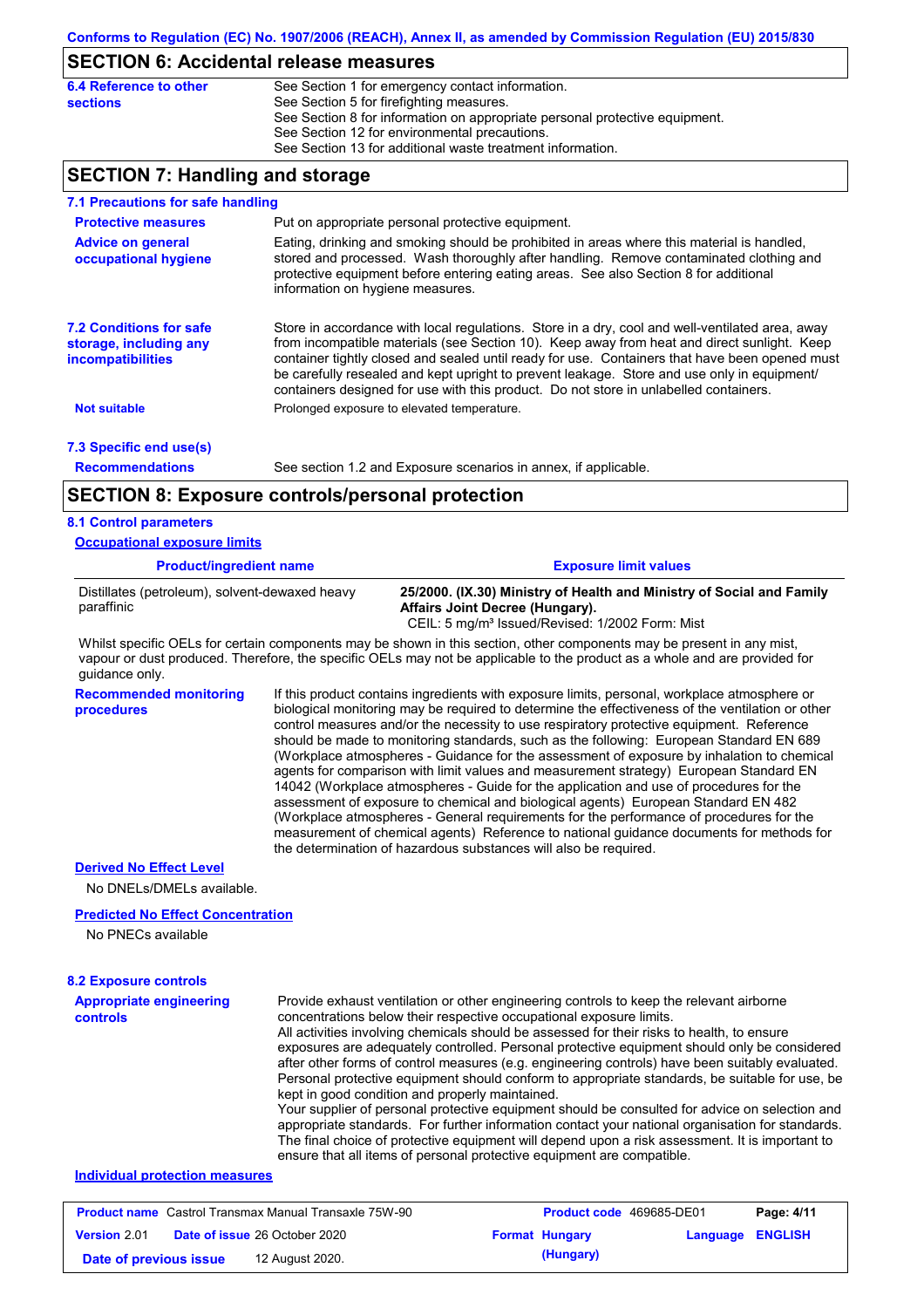# **SECTION 8: Exposure controls/personal protection**

| <b>Hygiene measures</b>       | Wash hands, forearms and face thoroughly after handling chemical products, before eating,<br>smoking and using the lavatory and at the end of the working period. Ensure that eyewash<br>stations and safety showers are close to the workstation location.                                                                                                                                                                                                                                                                                                                                                                                       |
|-------------------------------|---------------------------------------------------------------------------------------------------------------------------------------------------------------------------------------------------------------------------------------------------------------------------------------------------------------------------------------------------------------------------------------------------------------------------------------------------------------------------------------------------------------------------------------------------------------------------------------------------------------------------------------------------|
| <b>Respiratory protection</b> | In case of insufficient ventilation, wear suitable respiratory equipment.<br>The correct choice of respiratory protection depends upon the chemicals being handled, the<br>conditions of work and use, and the condition of the respiratory equipment. Safety procedures<br>should be developed for each intended application. Respiratory protection equipment should<br>therefore be chosen in consultation with the supplier/manufacturer and with a full assessment<br>of the working conditions.                                                                                                                                             |
| <b>Eye/face protection</b>    | Safety glasses with side shields.                                                                                                                                                                                                                                                                                                                                                                                                                                                                                                                                                                                                                 |
| <b>Skin protection</b>        |                                                                                                                                                                                                                                                                                                                                                                                                                                                                                                                                                                                                                                                   |
| <b>Hand protection</b>        | <b>General Information:</b>                                                                                                                                                                                                                                                                                                                                                                                                                                                                                                                                                                                                                       |
|                               | Because specific work environments and material handling practices vary, safety procedures<br>should be developed for each intended application. The correct choice of protective gloves<br>depends upon the chemicals being handled, and the conditions of work and use. Most gloves<br>provide protection for only a limited time before they must be discarded and replaced (even the<br>best chemically resistant gloves will break down after repeated chemical exposures).                                                                                                                                                                  |
|                               | Gloves should be chosen in consultation with the supplier / manufacturer and taking account of<br>a full assessment of the working conditions.                                                                                                                                                                                                                                                                                                                                                                                                                                                                                                    |
|                               | Recommended: Nitrile gloves.<br><b>Breakthrough time:</b>                                                                                                                                                                                                                                                                                                                                                                                                                                                                                                                                                                                         |
|                               | Breakthrough time data are generated by glove manufacturers under laboratory test conditions<br>and represent how long a glove can be expected to provide effective permeation resistance. It<br>is important when following breakthrough time recommendations that actual workplace<br>conditions are taken into account. Always consult with your glove supplier for up-to-date<br>technical information on breakthrough times for the recommended glove type.<br>Our recommendations on the selection of gloves are as follows:                                                                                                                |
|                               | Continuous contact:                                                                                                                                                                                                                                                                                                                                                                                                                                                                                                                                                                                                                               |
|                               | Gloves with a minimum breakthrough time of 240 minutes, or >480 minutes if suitable gloves<br>can be obtained.<br>If suitable gloves are not available to offer that level of protection, gloves with shorter<br>breakthrough times may be acceptable as long as appropriate glove maintenance and<br>replacement regimes are determined and adhered to.                                                                                                                                                                                                                                                                                          |
|                               | Short-term / splash protection:                                                                                                                                                                                                                                                                                                                                                                                                                                                                                                                                                                                                                   |
|                               | Recommended breakthrough times as above.<br>It is recognised that for short-term, transient exposures, gloves with shorter breakthrough times<br>may commonly be used. Therefore, appropriate maintenance and replacement regimes must<br>be determined and rigorously followed.                                                                                                                                                                                                                                                                                                                                                                  |
|                               | <b>Glove Thickness:</b>                                                                                                                                                                                                                                                                                                                                                                                                                                                                                                                                                                                                                           |
|                               | For general applications, we recommend gloves with a thickness typically greater than 0.35 mm.                                                                                                                                                                                                                                                                                                                                                                                                                                                                                                                                                    |
|                               | It should be emphasised that glove thickness is not necessarily a good predictor of glove<br>resistance to a specific chemical, as the permeation efficiency of the glove will be dependent<br>on the exact composition of the glove material. Therefore, glove selection should also be based<br>on consideration of the task requirements and knowledge of breakthrough times.<br>Glove thickness may also vary depending on the glove manufacturer, the glove type and the<br>glove model. Therefore, the manufacturers' technical data should always be taken into account<br>to ensure selection of the most appropriate glove for the task. |
|                               | Note: Depending on the activity being conducted, gloves of varying thickness may be required<br>for specific tasks. For example:                                                                                                                                                                                                                                                                                                                                                                                                                                                                                                                  |
|                               | • Thinner gloves (down to 0.1 mm or less) may be required where a high degree of manual<br>dexterity is needed. However, these gloves are only likely to give short duration protection and<br>would normally be just for single use applications, then disposed of.                                                                                                                                                                                                                                                                                                                                                                              |
|                               | • Thicker gloves (up to 3 mm or more) may be required where there is a mechanical (as well<br>as a chemical) risk i.e. where there is abrasion or puncture potential.                                                                                                                                                                                                                                                                                                                                                                                                                                                                             |

| <b>Product name</b> Castrol Transmax Manual Transaxle 75W-90 |  |                                      | <b>Product code</b> 469685-DE01 |                       | Page: 5/11              |  |
|--------------------------------------------------------------|--|--------------------------------------|---------------------------------|-----------------------|-------------------------|--|
| <b>Version 2.01</b>                                          |  | <b>Date of issue 26 October 2020</b> |                                 | <b>Format Hungary</b> | <b>Language ENGLISH</b> |  |
| Date of previous issue                                       |  | 12 August 2020.                      |                                 | (Hungary)             |                         |  |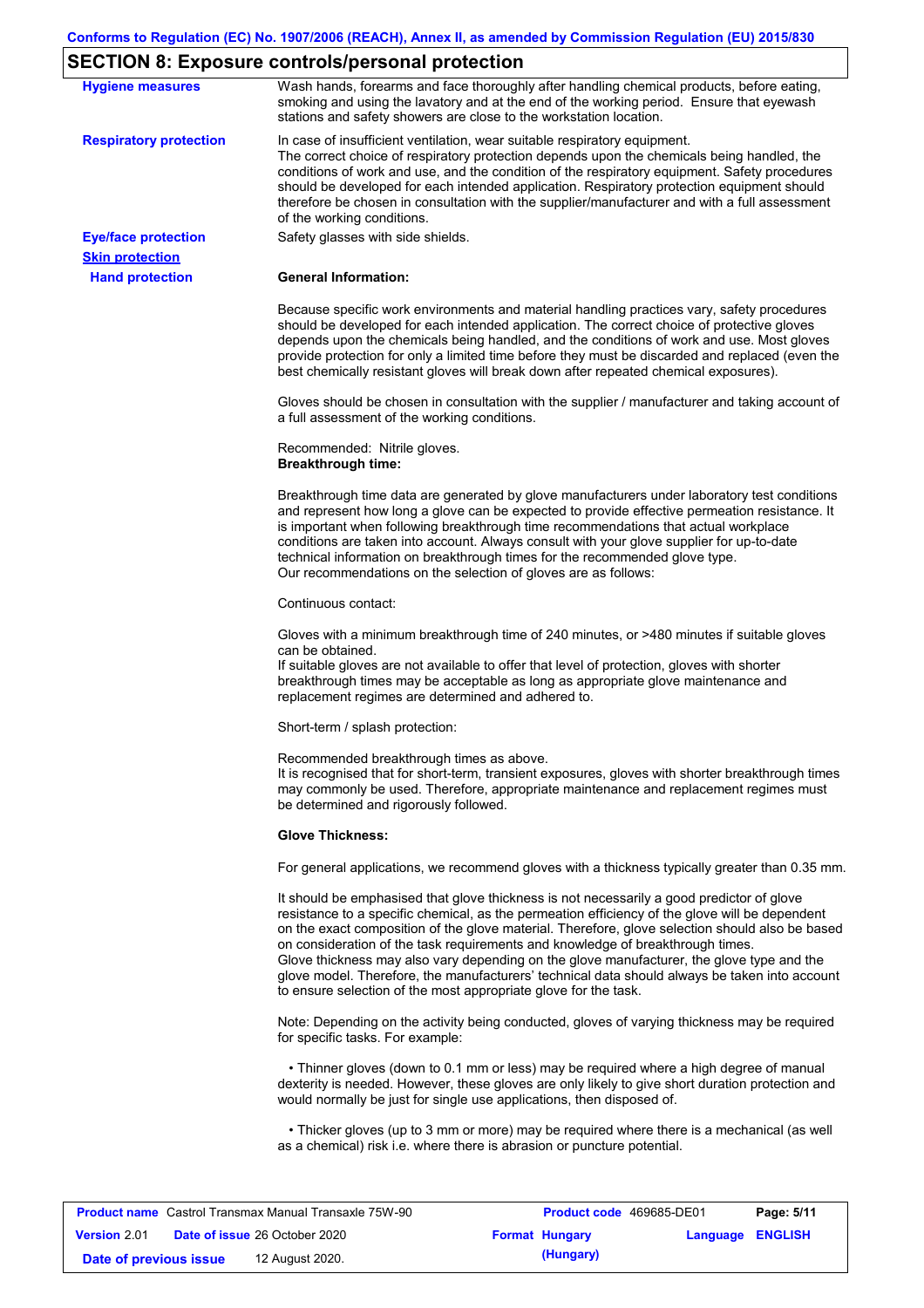# **SECTION 8: Exposure controls/personal protection**

| <b>Skin and body</b>                             | Use of protective clothing is good industrial practice.<br>Personal protective equipment for the body should be selected based on the task being<br>performed and the risks involved and should be approved by a specialist before handling this<br>product.<br>Cotton or polyester/cotton overalls will only provide protection against light superficial<br>contamination that will not soak through to the skin. Overalls should be laundered on a regular<br>basis. When the risk of skin exposure is high (e.g. when cleaning up spillages or if there is a<br>risk of splashing) then chemical resistant aprons and/or impervious chemical suits and boots<br>will be required. |
|--------------------------------------------------|---------------------------------------------------------------------------------------------------------------------------------------------------------------------------------------------------------------------------------------------------------------------------------------------------------------------------------------------------------------------------------------------------------------------------------------------------------------------------------------------------------------------------------------------------------------------------------------------------------------------------------------------------------------------------------------|
| <b>Refer to standards:</b>                       | Respiratory protection: EN 529<br>Gloves: EN 420, EN 374<br>Eye protection: EN 166<br>Filtering half-mask: EN 149<br>Filtering half-mask with valve: EN 405<br>Half-mask: EN 140 plus filter<br>Full-face mask: EN 136 plus filter<br>Particulate filters: EN 143<br>Gas/combined filters: EN 14387                                                                                                                                                                                                                                                                                                                                                                                   |
| <b>Environmental exposure</b><br><b>controls</b> | Emissions from ventilation or work process equipment should be checked to ensure they<br>comply with the requirements of environmental protection legislation. In some cases, fume<br>scrubbers, filters or engineering modifications to the process equipment will be necessary to<br>reduce emissions to acceptable levels.                                                                                                                                                                                                                                                                                                                                                         |

# **SECTION 9: Physical and chemical properties**

### **9.1 Information on basic physical and chemical properties**

### **9.2 Other information**

No additional information.

| <b>Product name</b> Castrol Transmax Manual Transaxle 75W-90 |                                      | <b>Product code</b> 469685-DE01 |                       | Page: 6/11              |  |
|--------------------------------------------------------------|--------------------------------------|---------------------------------|-----------------------|-------------------------|--|
| Version 2.01                                                 | <b>Date of issue 26 October 2020</b> |                                 | <b>Format Hungary</b> | <b>Language ENGLISH</b> |  |
| Date of previous issue                                       |                                      | 12 August 2020.                 | (Hungary)             |                         |  |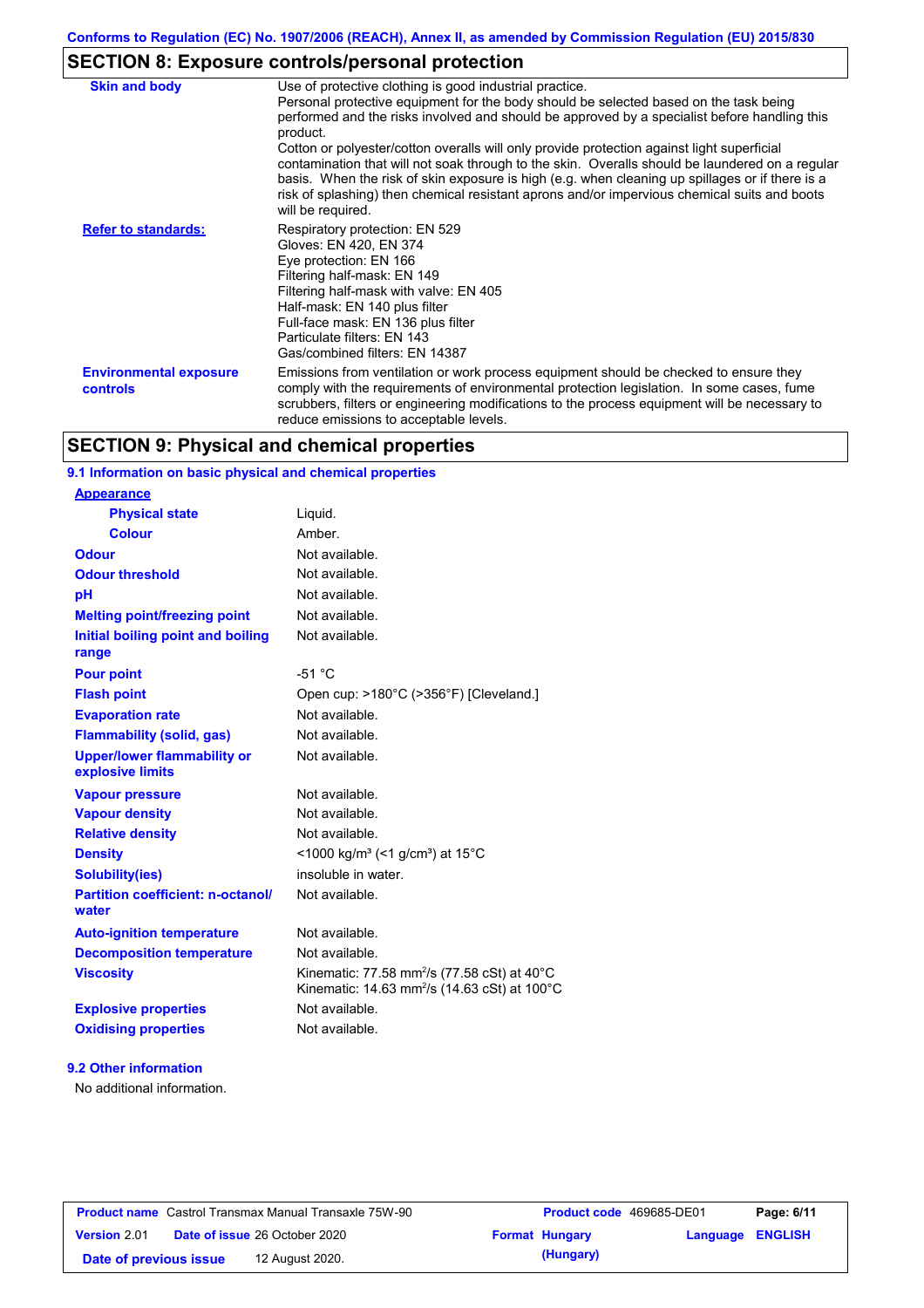|                                                 | <b>SECTION 10: Stability and reactivity</b>                                                                                                                             |  |  |  |
|-------------------------------------------------|-------------------------------------------------------------------------------------------------------------------------------------------------------------------------|--|--|--|
| <b>10.1 Reactivity</b>                          | No specific test data available for this product. Refer to Conditions to avoid and Incompatible<br>materials for additional information.                                |  |  |  |
| <b>10.2 Chemical stability</b>                  | The product is stable.                                                                                                                                                  |  |  |  |
| 10.3 Possibility of<br>hazardous reactions      | Under normal conditions of storage and use, hazardous reactions will not occur.<br>Under normal conditions of storage and use, hazardous polymerisation will not occur. |  |  |  |
| <b>10.4 Conditions to avoid</b>                 | Avoid all possible sources of ignition (spark or flame).                                                                                                                |  |  |  |
| <b>10.5 Incompatible materials</b>              | Reactive or incompatible with the following materials: oxidising materials.                                                                                             |  |  |  |
| <b>10.6 Hazardous</b><br>decomposition products | Under normal conditions of storage and use, hazardous decomposition products should not be<br>produced.                                                                 |  |  |  |

# **SECTION 11: Toxicological information**

| 11.1 Information on toxicological effects          |                                                                                                                             |
|----------------------------------------------------|-----------------------------------------------------------------------------------------------------------------------------|
| <b>Acute toxicity estimates</b>                    |                                                                                                                             |
| Not available.                                     |                                                                                                                             |
| <b>Information on likely</b><br>routes of exposure | Routes of entry anticipated: Dermal, Inhalation.                                                                            |
| <b>Potential acute health effects</b>              |                                                                                                                             |
| <b>Inhalation</b>                                  | Vapour inhalation under ambient conditions is not normally a problem due to low vapour<br>pressure.                         |
| <b>Ingestion</b>                                   | No known significant effects or critical hazards.                                                                           |
| <b>Skin contact</b>                                | Defatting to the skin. May cause skin dryness and irritation.                                                               |
| <b>Eye contact</b>                                 | No known significant effects or critical hazards.                                                                           |
|                                                    | Symptoms related to the physical, chemical and toxicological characteristics                                                |
| <b>Inhalation</b>                                  | May be harmful by inhalation if exposure to vapour, mists or fumes resulting from thermal<br>decomposition products occurs. |
| <b>Ingestion</b>                                   | No specific data.                                                                                                           |
| <b>Skin contact</b>                                | Adverse symptoms may include the following:<br>irritation<br>dryness<br>cracking                                            |
| <b>Eye contact</b>                                 | No specific data.                                                                                                           |
|                                                    | Delayed and immediate effects as well as chronic effects from short and long-term exposure                                  |
| <b>Inhalation</b>                                  | Overexposure to the inhalation of airborne droplets or aerosols may cause irritation of the<br>respiratory tract.           |
| <b>Ingestion</b>                                   | Ingestion of large quantities may cause nausea and diarrhoea.                                                               |
| <b>Skin contact</b>                                | Prolonged or repeated contact can defat the skin and lead to irritation and/or dermatitis.                                  |
| <b>Eye contact</b>                                 | Potential risk of transient stinging or redness if accidental eye contact occurs.                                           |
| <b>Potential chronic health effects</b>            |                                                                                                                             |
| <b>General</b>                                     | No known significant effects or critical hazards.                                                                           |
| <b>Carcinogenicity</b>                             | No known significant effects or critical hazards.                                                                           |
| <b>Mutagenicity</b>                                | No known significant effects or critical hazards.                                                                           |
| <b>Developmental effects</b>                       | No known significant effects or critical hazards.                                                                           |
| <b>Fertility effects</b>                           | No known significant effects or critical hazards.                                                                           |

# **SECTION 12: Ecological information**

### **12.1 Toxicity**

**Environmental hazards** Not classified as dangerous

### **12.2 Persistence and degradability**

Partially biodegradable.

### **12.3 Bioaccumulative potential**

This product is not expected to bioaccumulate through food chains in the environment.

| <b>Product name</b> Castrol Transmax Manual Transaxle 75W-90 |  | <b>Product code</b> 469685-DE01      |                       | Page: 7/11              |  |
|--------------------------------------------------------------|--|--------------------------------------|-----------------------|-------------------------|--|
| <b>Version 2.01</b>                                          |  | <b>Date of issue 26 October 2020</b> | <b>Format Hungary</b> | <b>Language ENGLISH</b> |  |
| Date of previous issue                                       |  | 12 August 2020.                      | (Hungary)             |                         |  |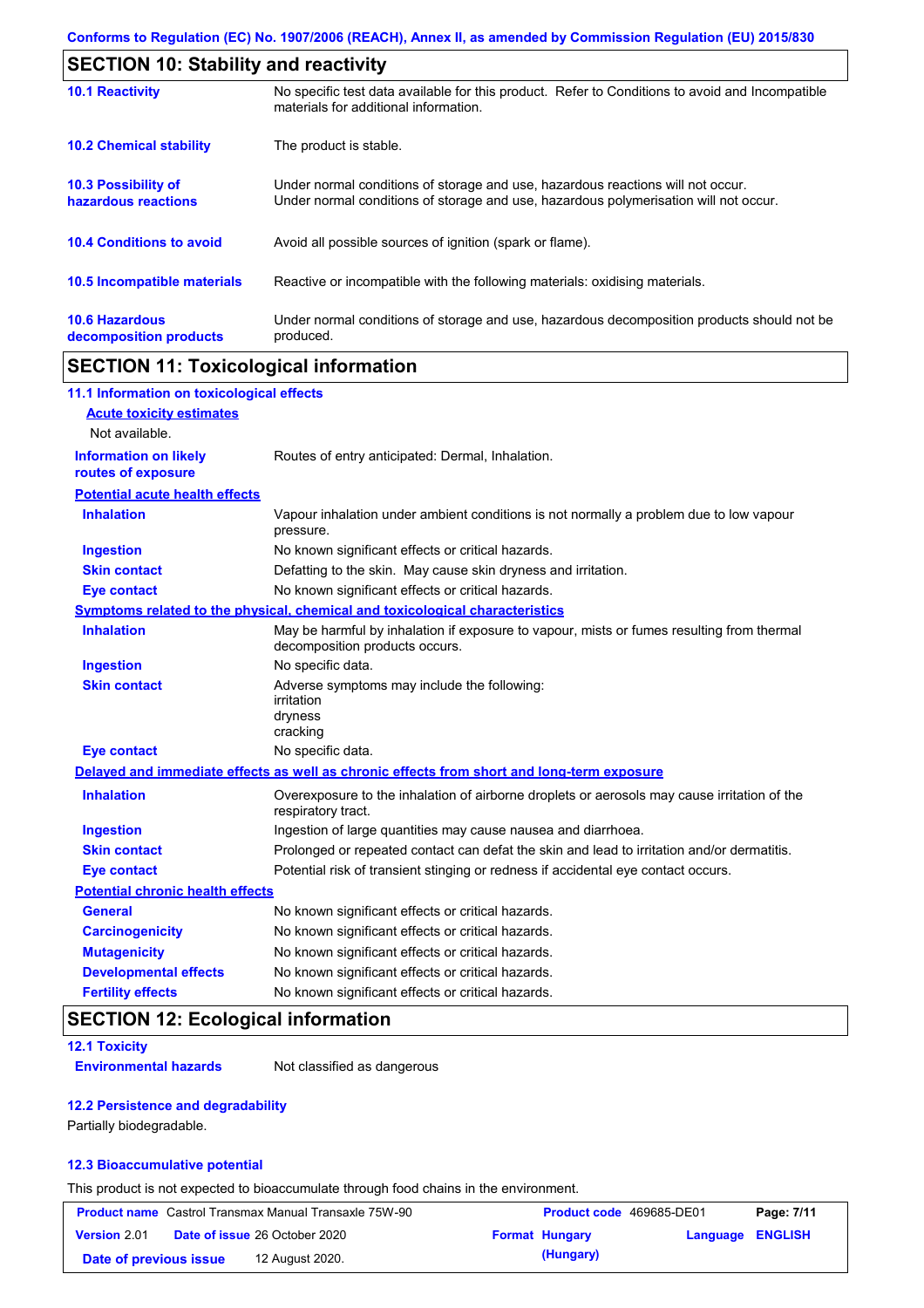## **SECTION 12: Ecological information**

| <b>12.4 Mobility in soil</b>                            |                                                                      |
|---------------------------------------------------------|----------------------------------------------------------------------|
| <b>Soil/water partition</b><br><b>coefficient (Koc)</b> | Not available.                                                       |
| <b>Mobility</b>                                         | Spillages may penetrate the soil causing ground water contamination. |

### **12.5 Results of PBT and vPvB assessment**

Product does not meet the criteria for PBT or vPvB according to Regulation (EC) No. 1907/2006, Annex XIII.

| 12.6 Other adverse effects          |                                                                                                                           |
|-------------------------------------|---------------------------------------------------------------------------------------------------------------------------|
| <b>Other ecological information</b> | Spills may form a film on water surfaces causing physical damage to organisms. Oxygen<br>transfer could also be impaired. |
|                                     |                                                                                                                           |

## **SECTION 13: Disposal considerations**

## **13.1 Waste treatment methods**

**Product**

**Methods of disposal**

Where possible, arrange for product to be recycled. Dispose of via an authorised person/ licensed waste disposal contractor in accordance with local regulations.

**Hazardous waste** Yes.

#### **European waste catalogue (EWC)**

| Waste code | <b>Waste designation</b>                |
|------------|-----------------------------------------|
| 13 02 08*  | other engine, gear and lubricating oils |

However, deviation from the intended use and/or the presence of any potential contaminants may require an alternative waste disposal code to be assigned by the end user.

### **Packaging**

| <b>Methods of disposal</b> | Where possible, arrange for product to be recycled. Dispose of via an authorised person/<br>licensed waste disposal contractor in accordance with local regulations.                                                                    |
|----------------------------|-----------------------------------------------------------------------------------------------------------------------------------------------------------------------------------------------------------------------------------------|
| <b>Special precautions</b> | This material and its container must be disposed of in a safe way. Empty containers or liners<br>may retain some product residues. Avoid dispersal of spilt material and runoff and contact with<br>soil, waterways, drains and sewers. |
| <b>References</b>          | Commission 2014/955/EU<br>Directive 2008/98/EC                                                                                                                                                                                          |

# **SECTION 14: Transport information**

|                                                | <b>ADR/RID</b> | <b>ADN</b>     | <b>IMDG</b>    | <b>IATA</b>    |
|------------------------------------------------|----------------|----------------|----------------|----------------|
| 14.1 UN number                                 | Not regulated. | Not regulated. | Not regulated. | Not regulated. |
| 14.2 UN proper<br>shipping name                |                |                |                |                |
| <b>14.3 Transport</b><br>hazard class(es)      |                |                |                |                |
| 14.4 Packing<br>group                          |                |                |                |                |
| 14.5<br><b>Environmental</b><br><b>hazards</b> | No.            | No.            | No.            | No.            |
| <b>Additional</b><br><b>information</b>        |                |                |                |                |

**14.6 Special precautions for user** Not available.

**14.7 Transport in bulk according to Annex II of Marpol and the IBC Code** Not available.

| <b>Product name</b> Castrol Transmax Manual Transaxle 75W-90 |  | <b>Product code</b> 469685-DE01      |  | Page: 8/11            |                         |  |
|--------------------------------------------------------------|--|--------------------------------------|--|-----------------------|-------------------------|--|
| Version 2.01                                                 |  | <b>Date of issue 26 October 2020</b> |  | <b>Format Hungary</b> | <b>Language ENGLISH</b> |  |
| Date of previous issue                                       |  | 12 August 2020.                      |  | (Hungary)             |                         |  |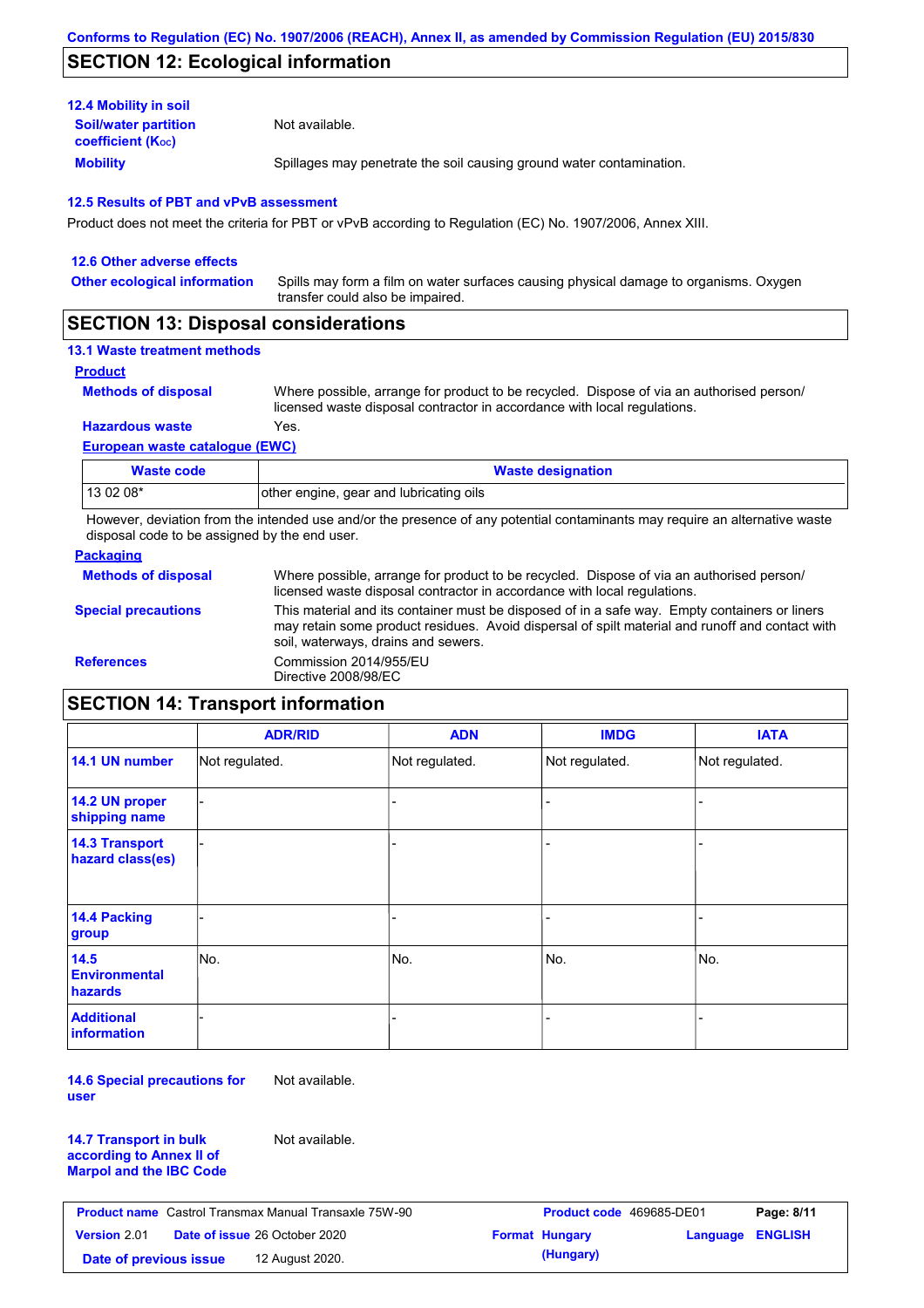# **SECTION 15: Regulatory information**

|                                                                 | 15.1 Safety, health and environmental regulations/legislation specific for the substance or mixture                                                                                                                                                                        |
|-----------------------------------------------------------------|----------------------------------------------------------------------------------------------------------------------------------------------------------------------------------------------------------------------------------------------------------------------------|
| EU Regulation (EC) No. 1907/2006 (REACH)                        |                                                                                                                                                                                                                                                                            |
|                                                                 | <b>Annex XIV - List of substances subject to authorisation</b>                                                                                                                                                                                                             |
| <b>Annex XIV</b>                                                |                                                                                                                                                                                                                                                                            |
| None of the components are listed.                              |                                                                                                                                                                                                                                                                            |
| <b>Substances of very high concern</b>                          |                                                                                                                                                                                                                                                                            |
| None of the components are listed.                              |                                                                                                                                                                                                                                                                            |
| <b>Other regulations</b>                                        |                                                                                                                                                                                                                                                                            |
| <b>REACH Status</b>                                             | The company, as identified in Section 1, sells this product in the EU in compliance with the<br>current requirements of REACH.                                                                                                                                             |
| <b>United States inventory</b><br>(TSCA 8b)                     | All components are active or exempted.                                                                                                                                                                                                                                     |
| <b>Australia inventory (AICS)</b>                               | All components are listed or exempted.                                                                                                                                                                                                                                     |
| <b>Canada inventory</b>                                         | All components are listed or exempted.                                                                                                                                                                                                                                     |
| <b>China inventory (IECSC)</b>                                  | All components are listed or exempted.                                                                                                                                                                                                                                     |
| <b>Japan inventory (ENCS)</b>                                   | All components are listed or exempted.                                                                                                                                                                                                                                     |
| <b>Korea inventory (KECI)</b>                                   | All components are listed or exempted.                                                                                                                                                                                                                                     |
| <b>Philippines inventory</b><br>(PICCS)                         | All components are listed or exempted.                                                                                                                                                                                                                                     |
| <b>Taiwan Chemical</b><br><b>Substances Inventory</b><br>(TCSI) | All components are listed or exempted.                                                                                                                                                                                                                                     |
| Ozone depleting substances (1005/2009/EU)<br>Not listed.        |                                                                                                                                                                                                                                                                            |
| Prior Informed Consent (PIC) (649/2012/EU)<br>Not listed.       |                                                                                                                                                                                                                                                                            |
| <b>EU - Water framework directive - Priority substances</b>     |                                                                                                                                                                                                                                                                            |
| None of the components are listed.                              |                                                                                                                                                                                                                                                                            |
| <b>Seveso Directive</b>                                         |                                                                                                                                                                                                                                                                            |
| This product is not controlled under the Seveso Directive.      |                                                                                                                                                                                                                                                                            |
| <b>References</b>                                               | Act No. XXV of 2000 on chemical safety<br>Decree No. 25/2000 (IX.30.) EüM of the Ministry of Health on chemical safety at work plus<br>amendments<br>Decree No. 44/2000 (XII.27.) EüM of the Ministry of Health on detailed arrangements for certain                       |
|                                                                 | procedures, activities relating to dangerous substances and dangerous preparations plus<br>amendments<br>38/2009 (VII.7) The International Carriage of Dangerous Goods by the European Agreement<br>(ADR) "A" and "B" on the application of national annex plus amendments |
| <b>15.2 Chemical safety</b><br>assessment                       | A Chemical Safety Assessment has been carried out for one or more of the substances within<br>this mixture. A Chemical Safety Assessment has not been carried out for the mixture itself.                                                                                  |
| <b>SECTION 16: Other information</b>                            |                                                                                                                                                                                                                                                                            |
| <b>Abbreviations and acronyms</b>                               | ADN = European Provisions concerning the International Carriage of Dangerous Goods by<br>Inland Waterway<br>$\Delta$ DR = The European Agreement concerning the International Carriage of Dangerous Goods by                                                               |

| Inland Waterway                                                                                                                                                                                                 |                                                                                          |
|-----------------------------------------------------------------------------------------------------------------------------------------------------------------------------------------------------------------|------------------------------------------------------------------------------------------|
| Road                                                                                                                                                                                                            | ADR = The European Agreement concerning the International Carriage of Dangerous Goods by |
| $ATE = Acute Toxicity Estimate$<br>BCF = Bioconcentration Factor<br>CAS = Chemical Abstracts Service<br>CSA = Chemical Safety Assessment<br>CSR = Chemical Safety Report<br>DMEL = Derived Minimal Effect Level | CLP = Classification, Labelling and Packaging Regulation [Regulation (EC) No. 1272/2008] |
| DNEL = Derived No Effect Level<br>ES = Exposure Scenario                                                                                                                                                        | EINECS = European Inventory of Existing Commercial chemical Substances                   |
| EUH statement = CLP-specific Hazard statement<br>EWC = European Waste Catalogue<br>IATA = International Air Transport Association                                                                               | GHS = Globally Harmonized System of Classification and Labelling of Chemicals            |
| <b>Product name</b> Castrol Transmax Manual Transaxle 75W-90                                                                                                                                                    | Page: 9/11<br><b>Product code</b> 469685-DE01                                            |
| <b>Version 2.01</b><br><b>Date of issue 26 October 2020</b>                                                                                                                                                     | <b>Format Hungary</b><br><b>Language ENGLISH</b>                                         |

**Date of previous issue (Hungary)** 12 August 2020.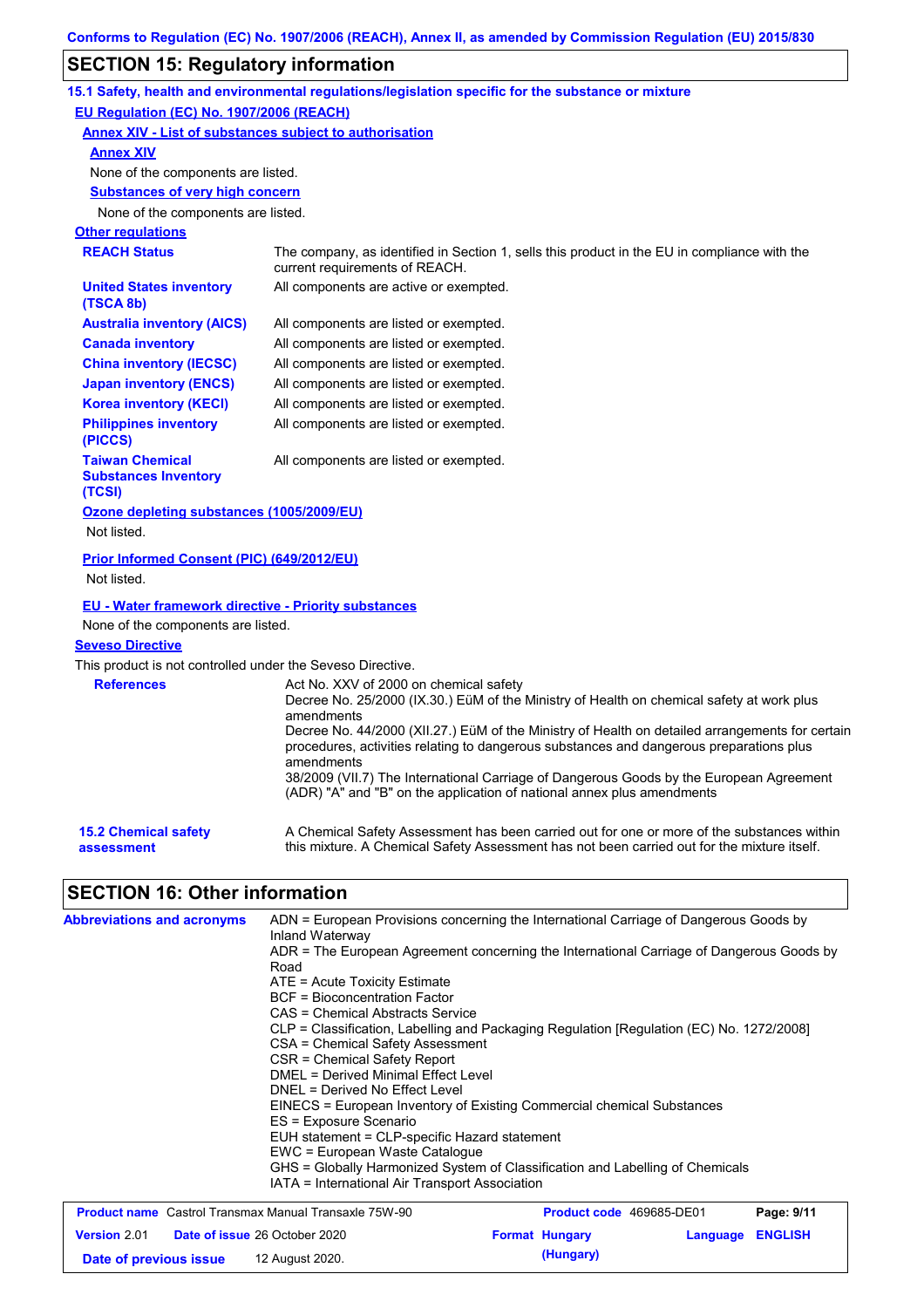### **SECTION 16: Other information**

IBC = Intermediate Bulk Container IMDG = International Maritime Dangerous Goods LogPow = logarithm of the octanol/water partition coefficient MARPOL = International Convention for the Prevention of Pollution From Ships, 1973 as modified by the Protocol of 1978. ("Marpol" = marine pollution) OECD = Organisation for Economic Co-operation and Development PBT = Persistent, Bioaccumulative and Toxic PNEC = Predicted No Effect Concentration REACH = Registration, Evaluation, Authorisation and Restriction of Chemicals Regulation [Regulation (EC) No. 1907/2006] RID = The Regulations concerning the International Carriage of Dangerous Goods by Rail RRN = REACH Registration Number SADT = Self-Accelerating Decomposition Temperature SVHC = Substances of Very High Concern STOT-RE = Specific Target Organ Toxicity - Repeated Exposure STOT-SE = Specific Target Organ Toxicity - Single Exposure TWA = Time weighted average UN = United Nations UVCB = Complex hydrocarbon substance VOC = Volatile Organic Compound vPvB = Very Persistent and Very Bioaccumulative Varies = may contain one or more of the following 64741-88-4 / RRN 01-2119488706-23, 64741-89-5 / RRN 01-2119487067-30, 64741-95-3 / RRN 01-2119487081-40, 64741-96-4/ RRN 01-2119483621-38, 64742-01-4 / RRN 01-2119488707-21, 64742-44-5 / RRN 01-2119985177-24, 64742-45-6, 64742-52-5 / RRN 01-2119467170-45, 64742-53-6 / RRN 01-2119480375-34, 64742-54-7 / RRN 01-2119484627-25, 64742-55-8 / RRN 01-2119487077-29, 64742-56-9 / RRN 01-2119480132-48, 64742-57-0 / RRN 01-2119489287-22, 64742-58-1, 64742-62-7 / RRN 01-2119480472-38, 64742-63-8, 64742-65-0 / RRN 01-2119471299-27, 64742-70-7 / RRN 01-2119487080-42, 72623-85-9 / RRN 01-2119555262-43, 72623-86-0 / RRN 01-2119474878-16, 72623-87-1 / RRN 01-2119474889-13

#### **Procedure used to derive the classification according to Regulation (EC) No. 1272/2008 [CLP/GHS]**

| <b>Classification</b>                            |                            | <b>Justification</b>                          |  |  |  |  |
|--------------------------------------------------|----------------------------|-----------------------------------------------|--|--|--|--|
| Not classified.                                  |                            |                                               |  |  |  |  |
| <b>Full text of abbreviated H</b><br>statements  | H304                       | May be fatal if swallowed and enters airways. |  |  |  |  |
| <b>Full text of classifications</b><br>[CLP/GHS] | Asp. Tox. 1, H304          | <b>ASPIRATION HAZARD - Category 1</b>         |  |  |  |  |
| <b>History</b>                                   |                            |                                               |  |  |  |  |
| Date of issue/ Date of<br><b>revision</b>        | 26/10/2020.                |                                               |  |  |  |  |
| Date of previous issue                           | 12/08/2020.                |                                               |  |  |  |  |
| <b>Prepared by</b>                               | <b>Product Stewardship</b> |                                               |  |  |  |  |

#### **Indicates information that has changed from previously issued version.**

#### **Notice to reader**

All reasonably practicable steps have been taken to ensure this data sheet and the health, safety and environmental information contained in it is accurate as of the date specified below. No warranty or representation, express or implied is made as to the accuracy or completeness of the data and information in this data sheet.

The data and advice given apply when the product is sold for the stated application or applications. You should not use the product other than for the stated application or applications without seeking advice from BP Group.

It is the user's obligation to evaluate and use this product safely and to comply with all applicable laws and regulations. The BP Group shall not be responsible for any damage or injury resulting from use, other than the stated product use of the material, from any failure to adhere to recommendations, or from any hazards inherent in the nature of the material. Purchasers of the product for supply to a third party for use at work, have a duty to take all necessary steps to ensure that any person handling or using the product is provided with the information in this sheet. Employers have a duty to tell employees and others who may be affected of any hazards described in this sheet and of any precautions that should be taken. You can contact the BP Group to ensure that this document is the most current available. Alteration of this document is strictly prohibited.

| <b>Product name</b> Castrol Transmax Manual Transaxle 75W-90 |  | <b>Product code</b> 469685-DE01      |  | Page: 10/11           |                         |  |
|--------------------------------------------------------------|--|--------------------------------------|--|-----------------------|-------------------------|--|
| <b>Version 2.01</b>                                          |  | <b>Date of issue 26 October 2020</b> |  | <b>Format Hungary</b> | <b>Language ENGLISH</b> |  |
| Date of previous issue                                       |  | 12 August 2020.                      |  | (Hungary)             |                         |  |